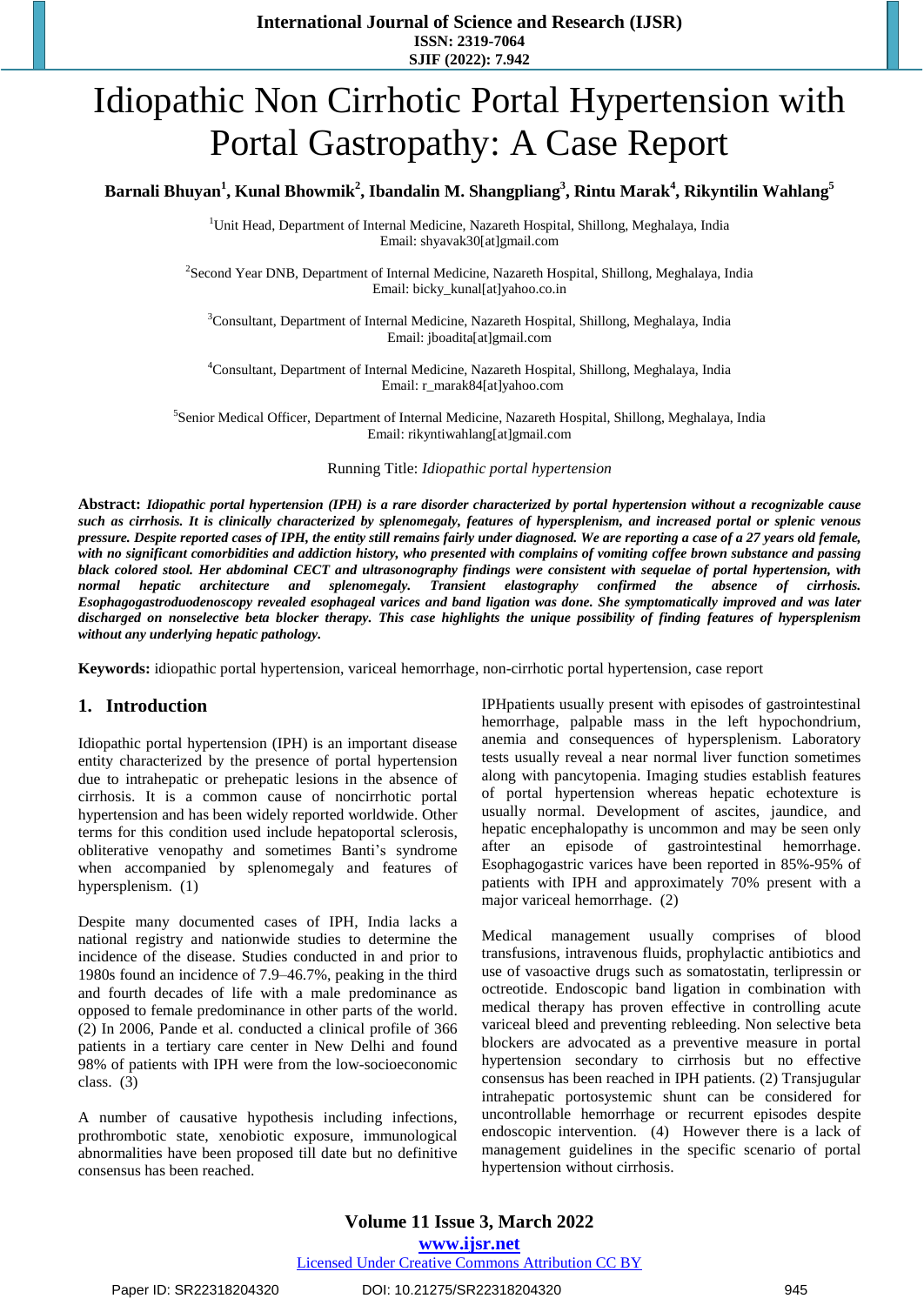## **2. Case Report**

A 27 years old female presented to the emergency department with complains of vomiting copious amounts of coffee brown colored substance on 2 occasions the day before and passing black colored stool since then.

She had a similar episode in 2017 requiring hospitalization but no documents were available.

She had no other complaints and no known significant comorbidities.

She had no history of any addiction and was not on any long-term medications.

On examination, she had pallor. Abdominal examination revealed non tender splenomegaly approximately 7 cm below the left subcostal margin. Rest of her examination was normal.

Her initial blood reports showed 6.1 g/dL hemoglobin, 4320 WBCs/cumm and 208000 platelets/cumm. Her liver function test showed atotal bilirubin of 1.7 g/dL with 1.5 g/dL being the unconjugated fraction, mildly elevated transaminases and a normal albumin globulin ratio. Her coagulation profile and other reports were grossly normal. She was initially kept nil per oral and received tranexamic acid, pantoprazole and blood transfusion. Abdominal ultrasonography showed a normal hepatic echotexture with increased echogenicity of intrahepatic portal vein branches and a moderately enlarged spleen of 17.8 cm (Figure 1). CECT abdomen showed splenomegaly with 874 splenic index along with perisplenic, perigastric, peripancreatic, umbilical and periportal varices (Figure 2). Transient elastography showed a median hepatic stiffness of 3.7 kPa. Esophagogastroduodenoscopy showed three columns of grade III varices in the distal third of esophagus with no active bleeding along with portal gastropathy. She was started on propranolol prophylactically and endoscopic band ligation was done thereafter (Figure 3).

Following that she symptomatically improved and was eventually discharged after 6 days of hospitalization.



**Figure 1:** Ultrasound showing normal hepatic echotexture



**Figure 2:** CT portalphase showing dilated splenic vein with dilations suggestive of varices



**Figure 3:** Esophageal varices before (A) and after banding (B)

### **3. Discussion**

Hematemesis and malena are frequently encountered presentations in the medical emergency, most of which are attributed to ulcers or variceal hemorrhage. Even though varices secondary to portal hypertension is commonly encountered in patients with decompensated liver disease, there have been increasing reports of idiopathic non cirrhotic portal hypertension with features of hypersplenism.

In IPH, portal venous blood flow into the liver and the diameter of portal vein trunks are increased in contrast to an almost normal portal venous blood flow in patients with portal hypertension secondary to cirrhosis, as clearly evidenced in this case. Multiple hypotheses regarding its etiopathogenesis have been made till date, with more recently increased serum levels of vascular adhesion molecule-1 (VCAM-1) and their expression on the

# **Volume 11 Issue 3, March 2022 www.ijsr.net**

Licensed Under Creative Commons Attribution CC BY

Paper ID: SR22318204320 DOI: 10.21275/SR22318204320 946